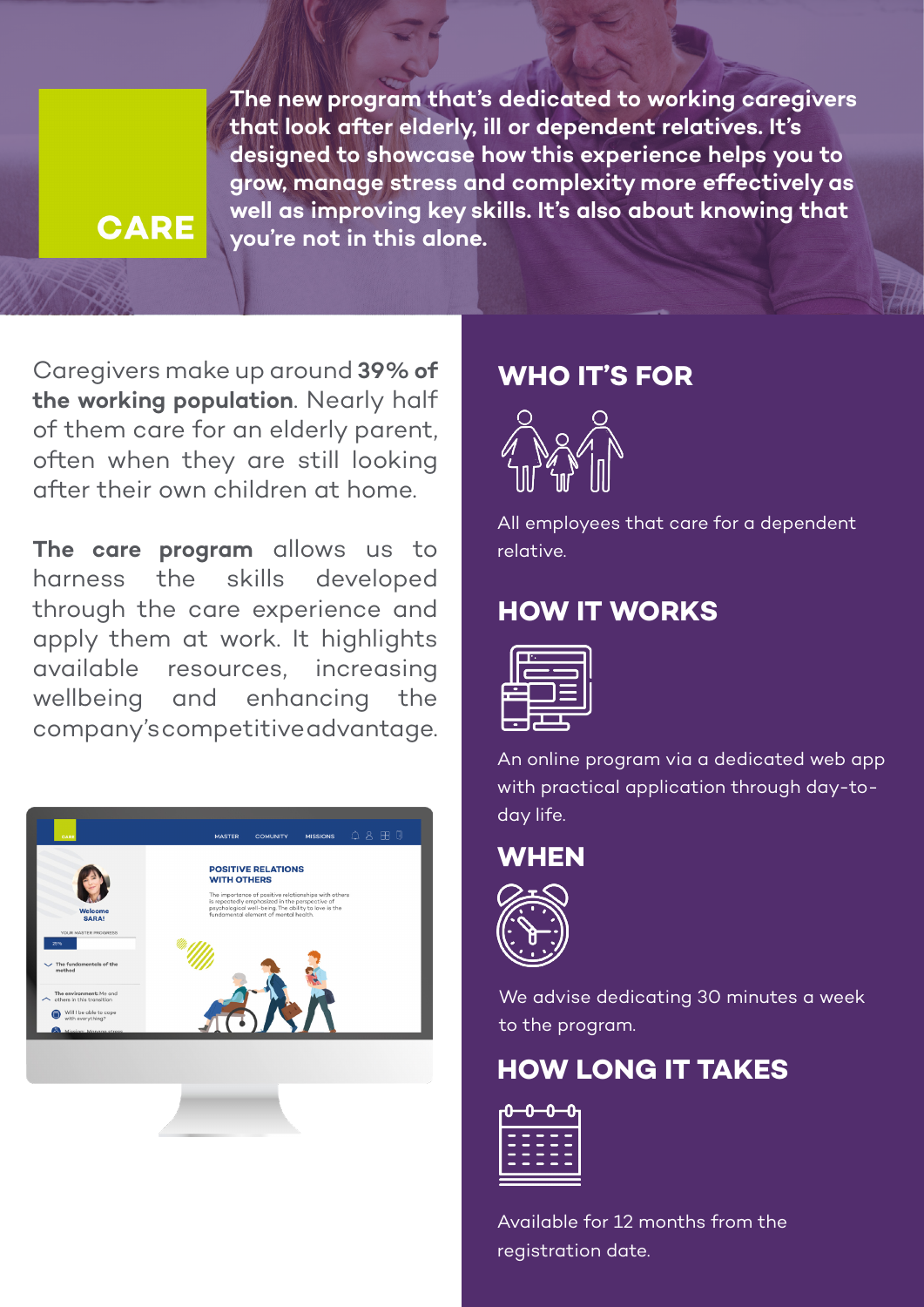## **WHAT THE CARE MASTER OFFERS**

| <b>TRAINING</b><br><b>MODULES</b>                      | Lessons built into micro-learning modules and open questions that<br>make space for personal reflection. It's a way of linking your learnings<br>from personal experiences and applying them in the workplace (and<br>vice versa).      |
|--------------------------------------------------------|-----------------------------------------------------------------------------------------------------------------------------------------------------------------------------------------------------------------------------------------|
|                                                        |                                                                                                                                                                                                                                         |
| <b>REAL LIFE</b><br><b>MISSIONS</b>                    | An opportunity to sense check learnings against everyday life, at<br>work and at home. We look at the behaviors, reflection and awareness<br>that emerges through the training program, in line with the Life Based<br>Learning method. |
|                                                        |                                                                                                                                                                                                                                         |
| <b>WEBINAR</b>                                         | A chance to dig deeper into key themes, discussing with trainers and<br>participants from other companies. These sessions give the training<br>experience a rhythm and build momentum.                                                  |
|                                                        |                                                                                                                                                                                                                                         |
| <b>HUB</b>                                             | A space to share thoughts, experiences and advice about personal<br>care experiences. It's a space to make connections with participants<br>from other companies and stop participants feeling isolated.                                |
|                                                        |                                                                                                                                                                                                                                         |
| <b>DIARY</b><br><b>AND FINAL</b><br><b>CERTIFICATE</b> | The PDF diary is a keepsake of personal reflections drawn together<br>throughout the program. Participants can also download the<br>attendance certificate.                                                                             |

## **LIFE BASED LEARNING**

#### Transforms life experiences into a training ground for soft skills

Life experiences, such as parenthood or caregiving, offer an extraordinary learning potential. **Life Based Learning** activates this, improving key skills by up to **35%**, lightening the load (**90%** of participants feel "stronger") and revealing talents that are often hidden.

People feel like they can bring their whole selves to work, which increases participant motivation and engagement.